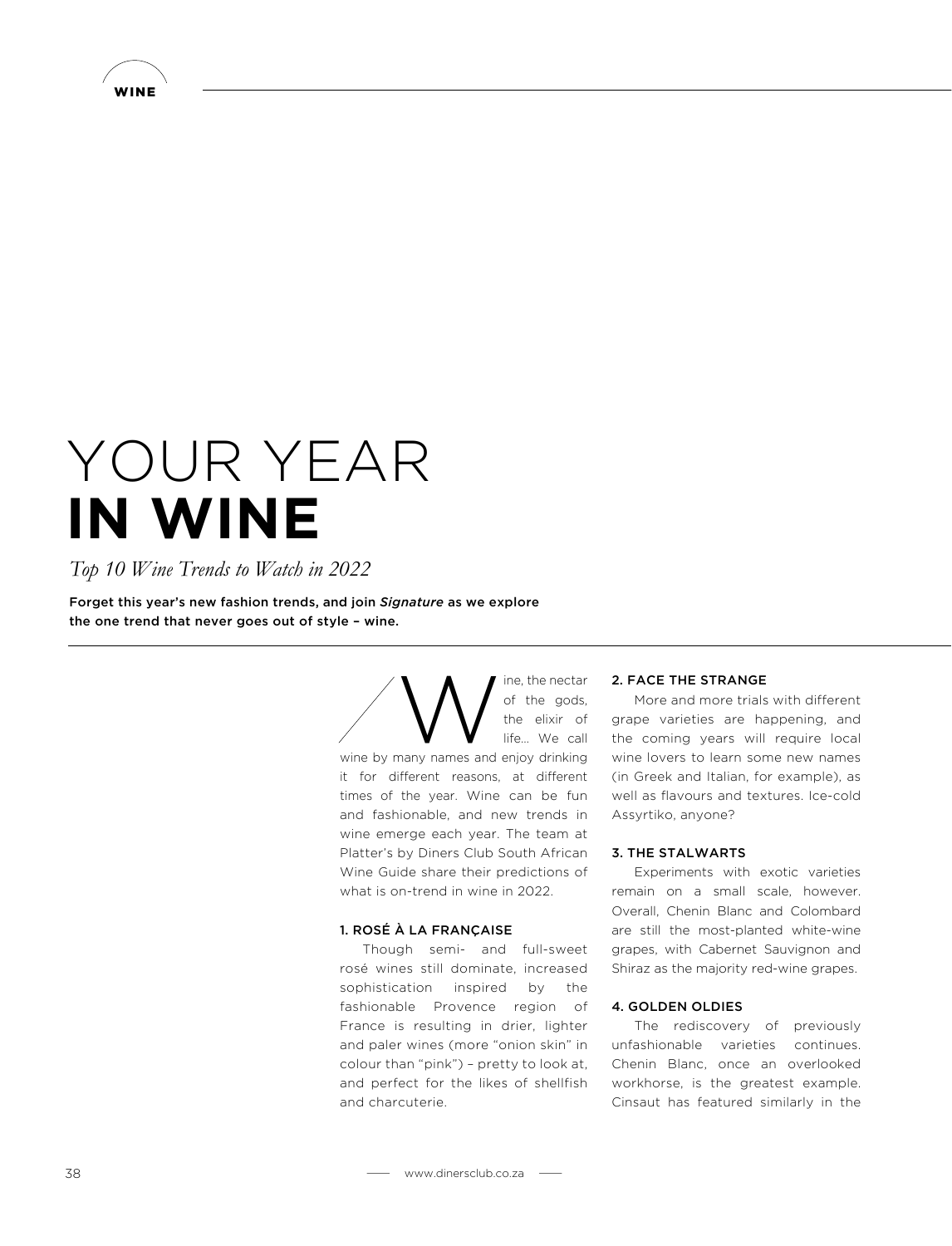

last decade, and now Colombard is getting more limelight and revealing hitherto unexpected virtues.

#### 5. HAND-ME-DOWN VINES

Many rediscovered grape varieties come from vineyards that are recognised as "old" – 35 years or more. Look for the Old Vine Project's Certified Heritage Vineyard seal on the bottle – it indicates the year the vines were planted.

# 6. BARRELS OF ALTERNATIVES

When maturing their wines, more

cellars are replacing or supplementing traditional small wooden barrels with larger casks (or *foudres*), or non-wood vessels like concrete tanks, porcelain jars and terracotta amphoras.

# 7. LIGHT IS LEKKER

Previously the mantra of a select few young guns, "lightness and freshness", is reaching ever more broadly and deeply into the local zeitgeist. Softer tannins and less wood influence make for more charming and appetising wines, delicious on release with ageing potential.